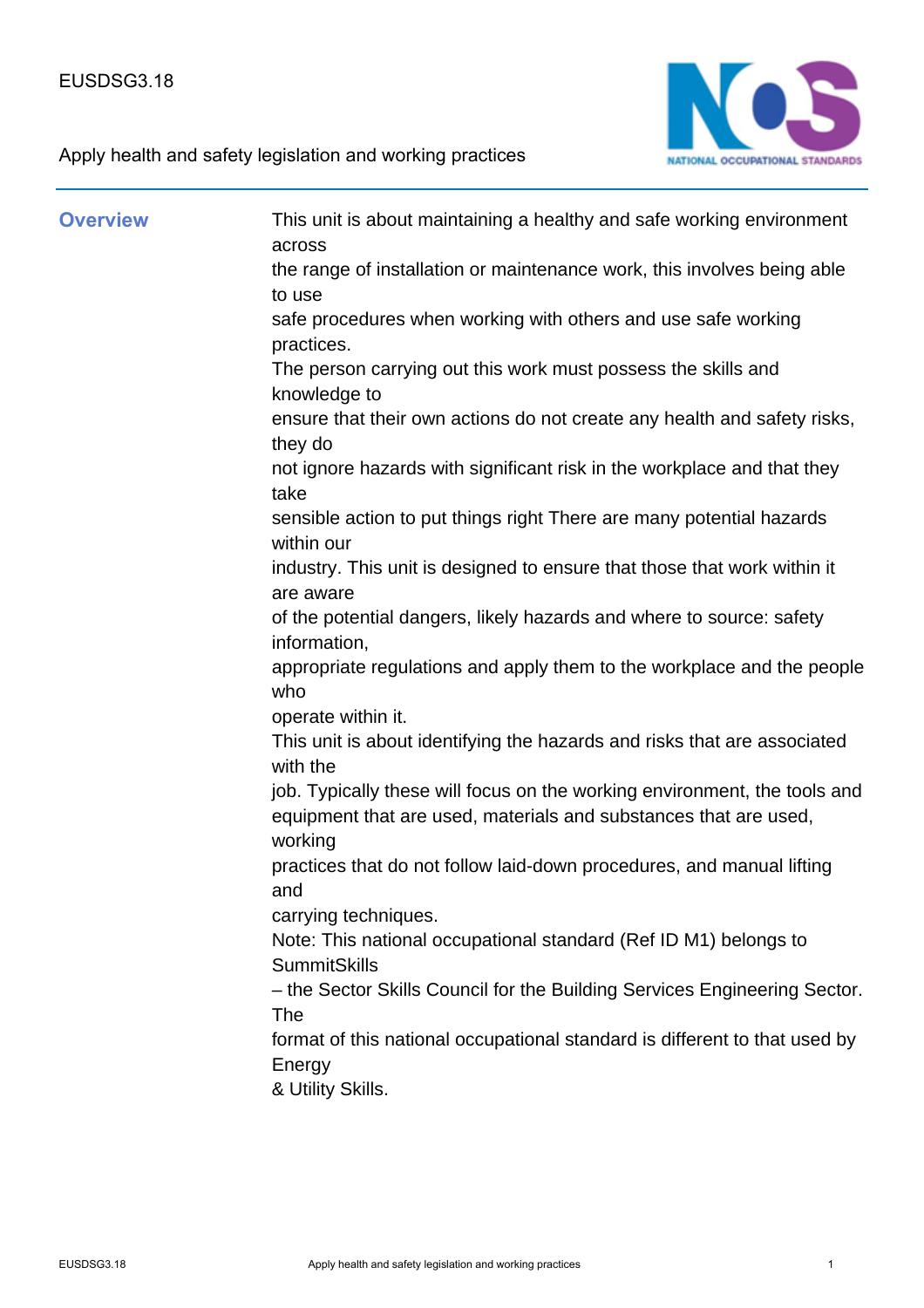

## **Performance criteria**

*You must be able to:* 1. identify which workplace health and safety procedures are relevant to their working environment and ensure that they comply with their duties and obligations as defined by current, relevant legislation

> 2. present themselves in the workplace suitably prepared for the activities to be undertaken

3. where appropriate, produce a risk assessment and method statement for the work to be carried out

4. review their own working practices and working environment for hazards which could cause serious harm, including the handling of potentially hazardous materials, tools and equipment

5. follow the workplace policies and suppliers' or manufacturers' instructions for the safe use and maintenance of tools, plant and equipment

6. control those health and safety hazards within their capability and job responsibility limits

7. report to the relevant persons responsible for health and safety in the workplace, those hazards which may present a high risk

8. ensure personal conduct around the workplace does not endanger the health and safety of themselves or other persons

9. follow correct procedures in the event of injuries to self and others 10. take remedial action(s) where work methods do not comply with risk assessment requirements

11. demonstrate work processes, production and installation processes which comply with health and risk assessment safety requirements 12. comply with hazard warning and prohibition notices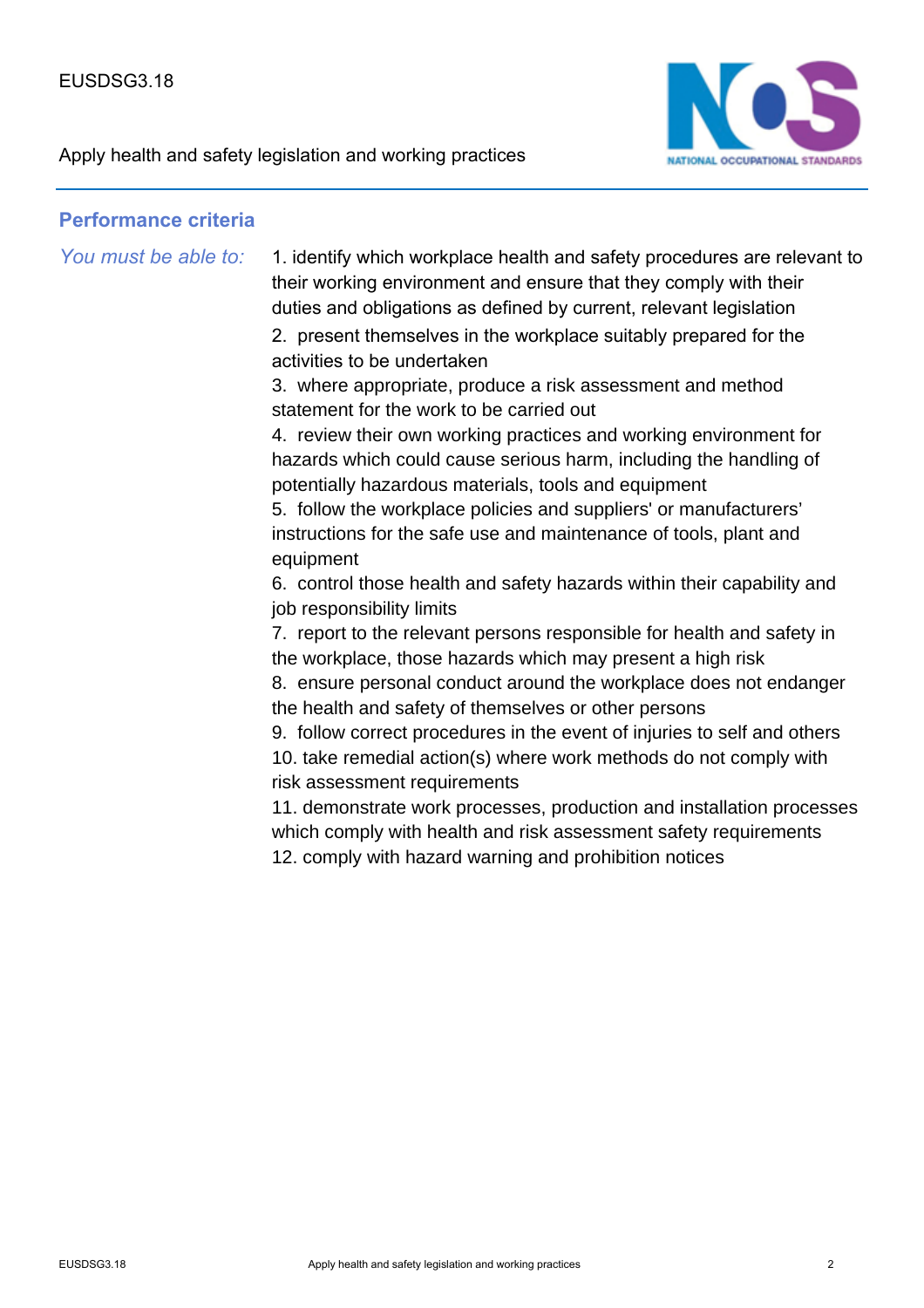

Apply health and safety legislation and working practices

## **Knowledge and understanding**

*understand:*

You need to know and 1. the roles and responsibilities of themselves and others under the Healthand Safety at Work Act 1974 and other current legislation (e.g. The Management of Health and Safety at Work Regulations; WorkplaceHealth and Safety and Welfare Regulations; Personal Protection at Work Regulations; Manual Handling Operations Regulations; Provision and Use of Work Equipment Regulations; Display Screen at Work Regulations; Construction (Design and Management) Regulations; Control of Noise at Work Regulations; Control of Asbestos Regulations 2006)

> 2. the particular health and safety risks which may be present in their own job role (the tools, materials and equipment that they use, not reporting accidental breakages of tools or equipment and not following laid-down working practices and procedures) and the requirements of current health and safety legislation for the range of work operations 3. how to recognise potential asbestos containing materials in the workplace

> 4. the procedures for dealing with a suspected presence of asbestos in the workplace

5. public health concerns associated with their workplace

6. safe practices when carrying out work

7. how to locate relevant health and safety information for their tasks, and the sources of expert assistance when help is needed

8. what constitutes a hazard in the workplace (such as electricity, slippery and uneven surfaces, dust and fumes, handling and transporting, contaminants and irritants, fire, working at height, environment, dangerous occurrences, hazardous malfunctions, improper use and storage of tools and equipment)

9. the importance of remaining alert to the presence of hazards in the whole work place

10. the responsible persons to whom to report health and safety matters

11. emergency procedures in the workplace, including procedures for summoning emergency services and the information they require, alarm and evacuation procedures, escape routes and fire fighting procedures

12. the first aid facilities that exist within their work area and within the organisation in general, and the procedures to be followed in the case of accidents involving injury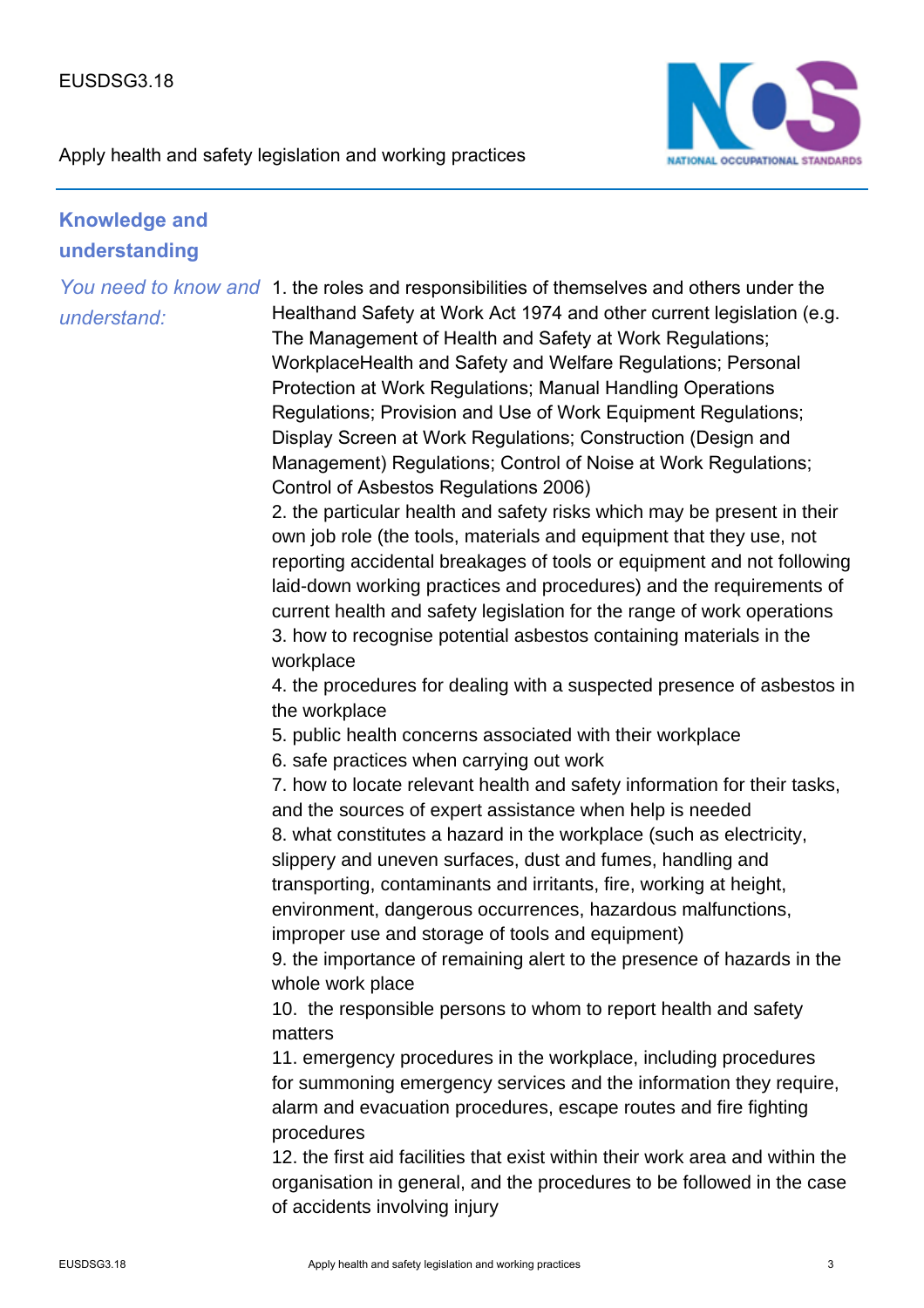

13. how to read, understand and work to, or produce, general risk assessments and method statements and how to apply them in the workplace

14. the warning signs for the seven main groups of hazardous substances defined by Classification, Packaging and Labelling of Dangerous Substances Regulations

15. safety precautions including the protective clothing and equipment that is available for their areas of activity

K16 the methods of protecting customer's property within the types of locations in which installation or maintenance work is carried out and how to report damage arising from work operations, should this arise

Important note: According to the Health and Safety at Work Act: Employers must safeguard so far as is reasonably practicable, the health, safety and welfare at work of all the people who work for them and 'other persons'. This applies in particular to the provision and maintenance of safe plant and systems of work, and covers all machinery, equipment and substances used. Employees also have a duty under the Act to take reasonable care to avoid harm to themselves or to others by their working practices, and to co-operate with employers and others in meeting statutory requirements. The Act also requires employees not to interfere with or misuse anything provided to protect their health, safety or welfare in compliance with the Act. The Health and Safety at Work Act 1974 is the main piece of legislation under which nearly all

the other regulations are made. It is for this reason that only this piece of legislation is specifically referred to in this Unit.